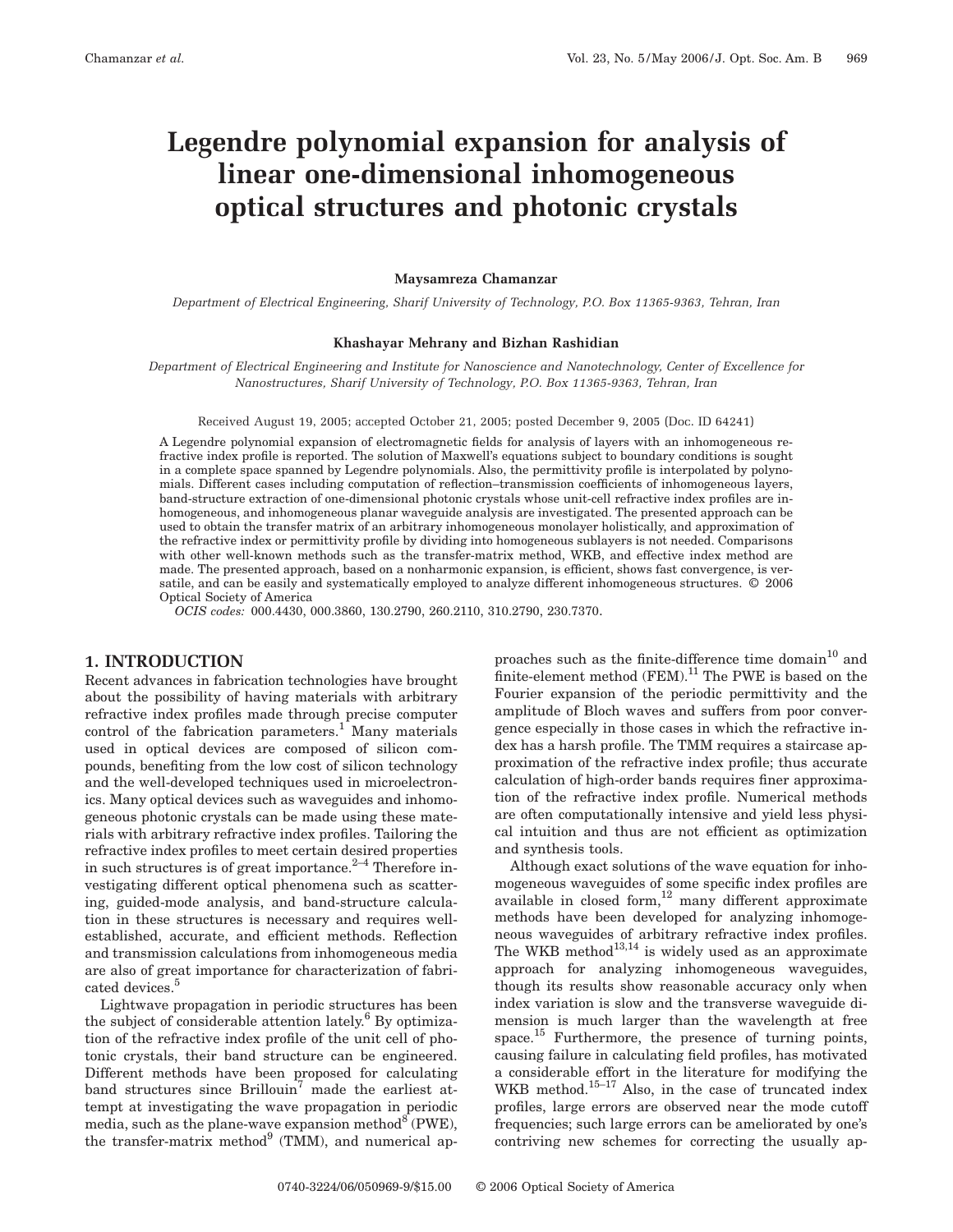proximated phase shift of  $\pi/2$  in conventional WKB.<sup>15</sup> Another well-known approach is the TMM, $^{18,19}$  which yields exact solutions for step-index waveguides. However, this approach, requiring a staircase approximation of the refractive index profile for inhomogeneous waveguides, becomes tedious and results in complicated transcendental dispersion equations, which cannot be easily solved. Other approaches such as the variational method, $^{20}$  perturbation method,<sup>21</sup> differential TMM,<sup>22–24</sup> and numerical methods such as the beam propagation method,  $^{25}$  FEM,  $^{26}$ and others $^{27,28}$  can be used for analyzing inhomogeneous waveguides.

In the variational approach, the choice of the trial field is critical, since it should closely resemble the exact solution. The perturbation method is applicable only in those cases in which a closely related problem having an exact solution exists. The differential TMM yields approximate analytic solutions.<sup>22–24</sup> Even though a modified version of this approach, improving the accuracy of the obtained results, has been proposed, $^{29}$  it is still problematic for those cases in which turning points are encountered. The aforementioned numerical methods for analyzing inhomogeneous waveguides, despite their accuracy, are usually computationally extensive and cannot intuitively yield the physical insight behind the problem. Most of the previously listed methods give transcendental dispersion equations, which are difficult to solve. In this regard, different mathematical approaches are put forth for finding the zeros of the obtained dispersion equation. $30,31$  A method based on polynomial expansion for extraction of electromagnetic eigenmodes in layered structures has been presented. $32$  It has been shown that, with this method, algebraic and easy-to-solve dispersion equations can be derived for analysis of stratified waveguides. Similar polynomial expansion has also been applied to analysis of diffraction gratings. $33$  Here, an extension of such polynomial expansion-based methods, though with a different formulation for analysis of inhomogeneous layers, is presented. The presented method is based on a Legendre polynomial expansion of electromagnetic fields and is proposed for analyzing inhomogeneous layers. The permittivity profile in the inhomogeneous medium is interpolated in terms of polynomials, and then this polynomialbased interpolation is absorbed in the Legendre expansion of electromagnetic fields in a wave equation by one's employing an interesting property of the Legendre polynomials. Thus, not only are the electromagnetic fields expanded in the complete space spanned by Legendre polynomials but also the permittivity is expressed in terms of polynomials. This is in contrast to many conventional methods such as the PWE that rely on the Fourier expansion of the permittivity function and thus avoids the Gibbs phenomenon in analyzing periodic structures. By following this method for analysis of inhomogeneous waveguides, one can derive well-behaved algebraic dispersion equations instead of complicated transcendental dispersion equations. These algebraic dispersion equations can be easily solved. Also, using the proposed method, one can obtain analytic expressions describing the dependency of the optical response of the structures on their constituting parameters such as the permittivity profile. In this regard an example is given to analytically

demonstrate how the range of single-mode operation of parabolic waveguides can be engineered by one's changing the permittivity profile. Such analytic expressions not only yield physical insight into the problem but also can be useful for finding rules of thumb in synthesis and optimization processes. The proposed method is efficient in many commonly encountered problems and can be easilyimplemented for analyzing different problems including scattering of light waves from inhomogeneous layers, inhomogeneous photonic-crystal band-structure calculation, and guided-mode analysis of inhomogeneous waveguides. The formulation is given so that it can be implemented easily and in an automated manner. This paper is organized as follows. A polynomial expansion formulation for analysis of inhomogeneous layers is presented in a general case in Section 2. In this section the appropriate boundary conditions for calculation of reflection– transmission coefficients, band-structure calculation of periodic structures, and guided-mode analysis are discussed distinctly. Examples and results are given in Section 3, and, finally, conclusions are made in Section 4.

# **2. FORMULATION**

In accordance with the structure shown in Fig. 1, Maxwell's equations in a source-free inhomogeneous medium can be combined to obtain the Helmholtz equation for TE polarization as

$$
\nabla^2 E_y(x,z) + k^2 n^2(x) E_y(x,z) = 0, \tag{1}
$$

where *k* is the free-space wave vector and  $n(x)$  is the relative refractive index profile.

For any refractive index profile, this equation governs the electromagnetic fields that can propagate in the structure. As a result of continuous translational symmetry in the  $z$  direction, the general form of the solution of Eq.  $(1)$ is given by

$$
E_y(x,z) = U(x) \exp(-j\beta z),\tag{2}
$$

where  $\beta$  is the propagation constant determined from the phase-matching condition.

Substituting this form of solution in Eq. (1) yields

$$
\frac{d^2}{dx^2}U(x) + [k^2n^2(x) - \beta^2]U(x) = 0.
$$
 (3)

The above equation, subject to specific boundary conditions at  $x=0$  and  $x=d$ , has to be solved to determine  $U(x)$ . This second-order differential equation has analytic solu-



Fig. 1. One-dimensional inhomogeneous medium.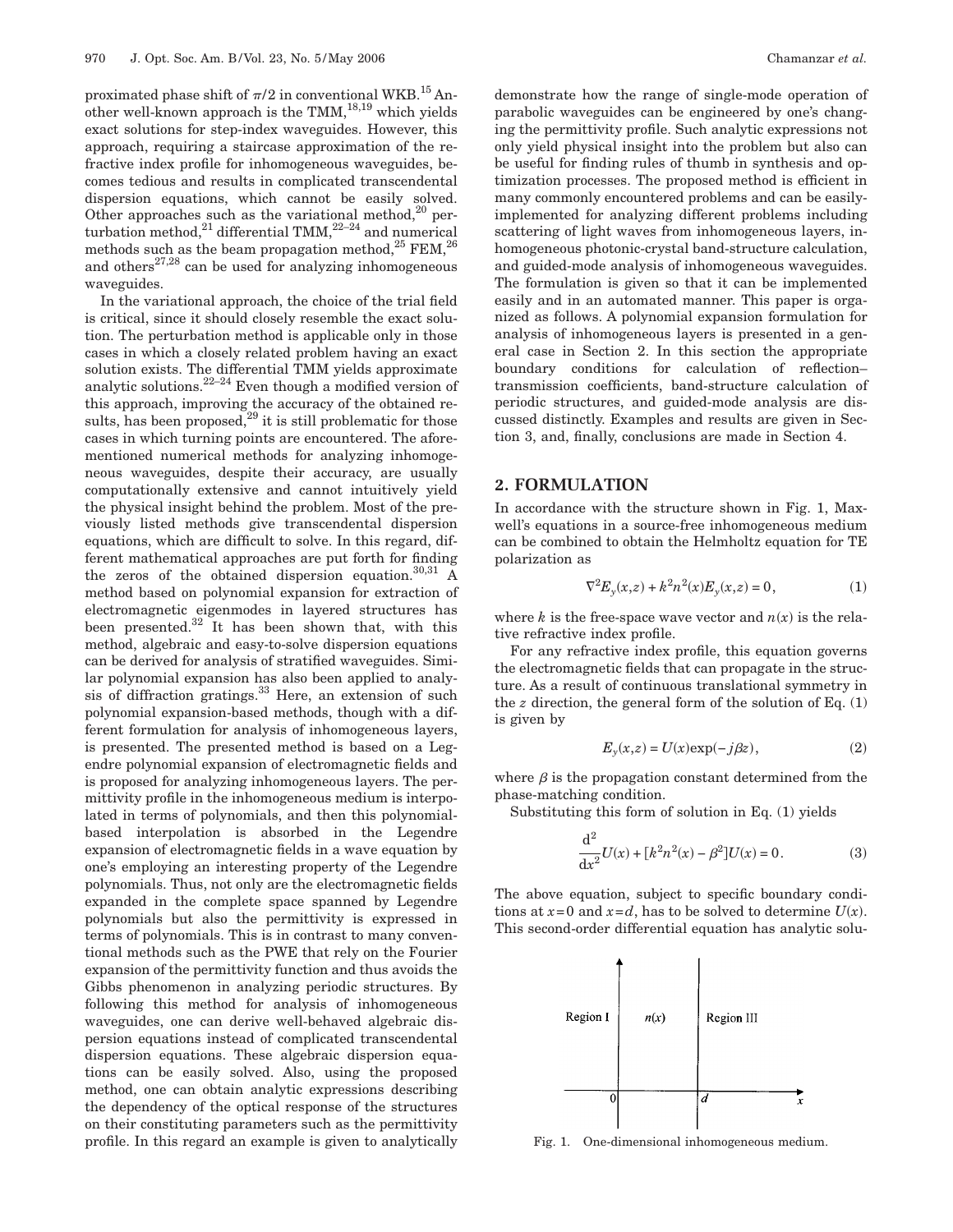tions for some specific functions of  $n(x)^{12}$ ; however, there are many practical profiles for which closed-form solutions are not available, and thus a considerable amount of effort is spent on developing methods for analyzing such structures. In the presented method the solution is sought in a complete space spanned by Legendre polynomials. Thus,  $U(x)$  is expanded as

$$
U(x) = \sum_{m=0}^{+\infty} q_m P_m(\xi),
$$
 (4)

where  $P_m(\xi)$  are Legendre polynomials,  $q_m$  are unknown expansion coefficients that are determined later, *d* is the layer thickness, and  $\xi = (2x - d)/d$  is an auxiliary variable that maps  $0 \le x \le d$  to  $-1 \le \xi \le 1$ . This kind of mapping facilitates future calculations involving Legendre polynomials. Note that, in practice, the expansion in Eq. (4) is inevitably truncated to a finite number of terms, say, *M*, determined by the required level of accuracy.

After substituting the expansion of Eq. (4) in Eq. (3), one obtains

$$
\sum_{m=0}^{+\infty} q_m \frac{\mathrm{d}^2}{\mathrm{d}x^2} P_m(\xi) + \left[k^2 n^2(\xi) - \beta^2\right] \sum_{m=0}^{+\infty} q_m P_m(\xi) = 0. \tag{5}
$$

An interesting recursive property of the Legendre polynomials calls for

$$
xP_m(x) = \frac{m+1}{2m+1}P_{m+1}(x) + \frac{m}{2m+1}P_{m-1}(x).
$$
 (6)

That is, any power of *x* can be easily absorbed in the Legendre polynomials. Thus, it can be readily shown that

$$
\sum_{m=0}^{+\infty} x q_m P_m(x) = \sum_{m=0}^{+\infty} \chi_m P_m(\xi),
$$
 (7)

where

$$
\chi_m = \frac{m}{2m-1}q_{m-1} + \frac{m+1}{2m+3}q_{m+1}.
$$
 (8)

Equation (8) can be arranged in a matrix format systematically as

$$
[\bar{\chi}_m] = [\chi][\bar{q}_m].\tag{9}
$$

Therefore, once the matrix  $[\chi]$  is generated, any power of *x* can be easily absorbed in the expansion given in Eq. (7), by one's multiplying the corresponding power of  $[\chi]$  to the vector  $[q_m]$ .

The permittivity profile,  $n^2(\xi)$ , in Eq. (5) can be interpolated as

$$
n^{2}(\xi) = a_{0} + a_{1}\xi + a_{2}\xi^{2} + a_{3}\xi^{3} + \cdots + a_{h}\xi^{h},
$$
 (10)

where  $a_i$  are expansion coefficients determined by fitting the above expansion to the profile of  $n^2(\xi)$  by using such algorithms as least-squares error. The appropriate value of *h* is chosen so that the expansion given in Eq. (10) becomes an acceptable fit to the profile of  $n^2(\xi)$ . In many cases such as linear and parabolic profiles,  $n^2(\xi)$  can be exactly described by maintaining a finite *h*, whereas profiles such as exponential, Gaussian, and other more complicated ones can be described within an acceptable ap-

proximation by using a proper value of *h*. Notwithstanding, one can maintain any required number of terms in Eq. (10) to reach the desired level of accuracy in the polynomial interpolation of  $n^2(\xi)$ .

By substituting for  $n^2(\xi)$  from Eq. (10), doing some mathematical manipulations, and projecting Eq. (3) on Legendre polynomial basis functions, one can obtain a set of equations as

$$
[\overline{r}_m] + k^2 \left(\frac{d}{2}\right)^2 \sum_n a_n [\chi]^n [\overline{q}_m] - \beta^2 \left(\frac{d}{2}\right)^2 [\overline{q}_m] = 0, \quad (11)
$$

where *m* runs from 0 to  $M-2$  and  $r_m$  are the expansion coefficients of the second derivative in terms of  $q_m$ , defined by

$$
r_m = \frac{2m+1}{2} \sum_{\substack{l=m+2t \ t=1,2,3,\ldots}}^{M_i} (l+m+1)(l-m)q_l. \tag{12}
$$

Note that, thus far, the number of unknowns is  $M+1$ , since in the truncated version of the expansion of Eq. (4) *m* runs from 0 to *M*, resulting in  $M+1$   $q_m$  unknown coefficients. Equation (11) constitutes a set of *M*−1 independent equations resulting from the Helmholtz equation, and two other equations arising from boundary conditions at  $x=0$  and  $x=d$  are needed to fully determine the unknown coefficients.

Boundary conditions call for the continuity of the tangential electromagnetic fields at *x*=0 and *x*=*d*. The electromagnetic fields in region I at  $x=0$  can be described as

$$
E_y = U_1 \exp(-j\beta z),
$$
  

$$
H_z = \frac{1}{\omega\mu} V_1 \exp(-j\beta z)
$$
 (13)

and in region III at *x*=*d* as

$$
E_y = U_3 \exp(-j\beta z),
$$
  
\n
$$
H_z = \frac{1}{\omega\mu} V_3 \exp(-j\beta z).
$$
 (14)

In these expressions,  $\omega$  is the angular frequency, and  $\mu$  is the magnetic permeability that is equal to the free-space permeability, since here only nonmagnetic media are dealt with. The factor  $1/\omega\mu$  is included for simplification of subsequent formulas. Continuity of tangential electric and tangential magnetic fields requires

$$
U_1 = \sum_{m=0}^{M} q_m P_m(-1),
$$
  

$$
V_1 = j \sum_{m=0}^{M} q_m P'_m(-1)
$$
 (15)

at  $x=0$ , and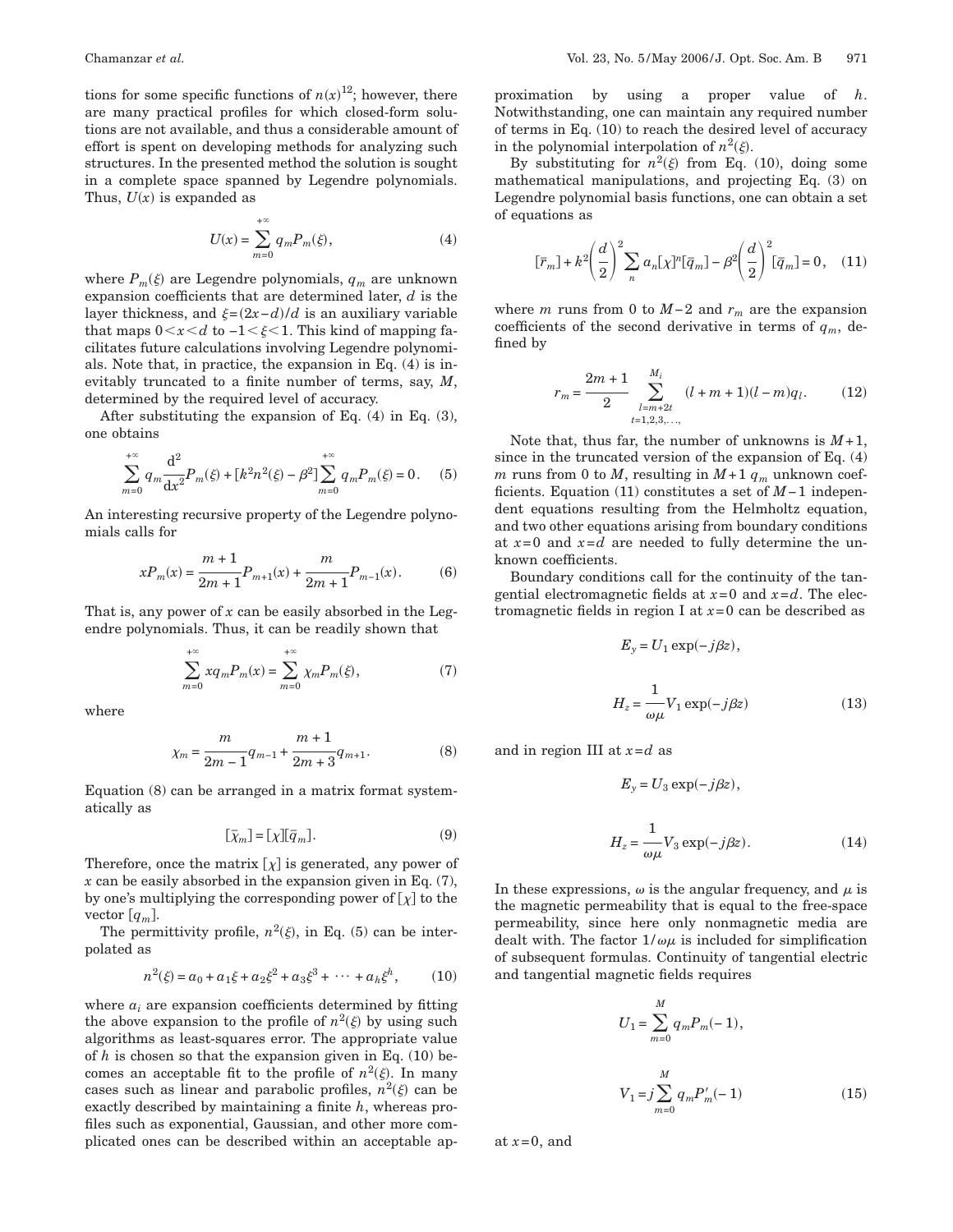$$
U_3 = \sum_{m=0}^{M} q_m P_m(1),
$$
  
\n
$$
V_3 = j \sum_{m=0}^{M} q_m P'_m(1)
$$
 (16)

at  $x = d$ . In the above equations  $P'_m(\xi)|_{\xi = \pm 1}$  is the first derivative of  $P_m(\xi)$  evaluated at  $\xi = \pm 1$ . Equations (11), (15), and (16) constitute a complete set of equations for determining unknown  $q_m$  coefficients. Equations (15) and (16) each constitute two equations that can be combined to yield one equation describing the boundary condition at  $x=0$  and one equation at  $x=d$ . Although boundary equations are generally described here as Eqs. (15) and (16), the way that  $U_1$  and  $V_1$  and  $U_3$  and  $V_3$  are related to each other depends on the nature of the problem. Henceforth, three distinct cases are investigated: the reflection– transmission problem, band-structure analysis of onedimensional inhomogeneous photonic crystals, and inhomogeneous planar waveguide analysis.

## **A. Reflection–Transmission Analysis**

In this subsection appropriate boundary conditions for the analysis of reflection and transmission from an inhomogeneous layer, when a lightwave is obliquely incident from region I, is discussed. In this case we have

$$
U_1 = 1 + R,
$$
  
\n
$$
V_1 = k_{x1}(1 - R),
$$
  
\n
$$
U_3 = T,
$$
  
\n
$$
V_3 = k_{x3}T,
$$
  
\n(18)

where *R* and *T* are reflection and transmission coefficients, respectively, and  $k_{x1}$  and  $k_{x3}$  are normal wave vectors in region I and region III, respectively. The amplitude of the incident wave is normalized to unity.

Substituting Eqs.  $(17)$  and  $(18)$  in Eqs.  $(15)$  and  $(16)$ , one can obtain appropriate boundary equations. Simultaneously solving the set of equations from Eqs. (11), (15), and (16), one can determine the values of  $R$ ,  $T$ , and  $q_m$ . Note that the set of equations to be solved are algebraic equations, which can be easily handled.

#### **B. Band-Structure Analysis**

Inhomogeneous photonic crystals have been the subject of considerable attention in the literature.<sup>6</sup> An inhomogeneous one-dimensional photonic crystal is simply constructed by periodical repetition of an inhomogeneous layer such as the one depicted in Fig. 1. For analyzing such structures, Bloch boundary condition must be applied. The Bloch boundary condition calls for

$$
\begin{bmatrix} U_3 \\ V_3 \end{bmatrix} = \exp(-j\kappa d) \begin{bmatrix} U_1 \\ V_1 \end{bmatrix}.
$$
 (19)

Two normalized quantities are introduced: normalized frequency defined by  $\omega_n = (\omega/c)d$  and a normalized Bloch wave vector defined by  $\kappa_n = \kappa d$ . One obtains band structure by plotting  $\omega_n$  versus  $\kappa_n$ . By using the relation in Eq.

(19) between electromagnetic fields at  $x=0$  and  $x=d$  and Eqs.  $(11)$ ,  $(15)$ , and  $(16)$ , one can easily obtain the band structure by scanning  $\omega_n$  and calculating the corresponding values of  $\kappa_n$ . This can be done in two ways, first, by setting the determinant of the coefficient matrix of the resulting set of unforced equations to zero and, second, by organizing the equations in an eigenvalue problem form. The latter is accomplished by one's obtaining the transfer matrix of the inhomogeneous layer in terms of Legendre polynomials. Equations (11), (15), and (16) are repeated here in their matrix form:

$$
[A][\overline{q}_m] = 0,\t(20)
$$

$$
[B][\bar{q}_m] = \begin{bmatrix} U_1 \\ V_1 \end{bmatrix},\tag{21}
$$

$$
[C][\overline{q}_m] = \begin{bmatrix} U_3 \\ V_3 \end{bmatrix}.
$$
 (22)

 $[A]$  is a  $(M-1)\times(M+1)$  matrix, and  $[B]$  and  $[C]$  are 2  $\times$   $(M+1)$ .

The transfer matrix of the inhomogeneous layer is therefore obtained as

$$
[Q] = [C_{2 \times (M+1)}] \left[ \frac{A_{(M-1) \times (M+1)}}{B_{2 \times (M+1)}} \right]^{-1} \left[ \frac{[0]_{(M-1) \times (M+1)}}{I_{2 \times 2}} \right],
$$
\n(23)

where  $[A_{(M-1)\times(M+1)}/B_{2\times(M+1)}]$  represents a matrix whose upper part is filled with the matrix  $[A]$  and its lower part is filled with  $[B]$ , and  $[0]$  is a null matrix of  $(M-1) \times (M)$ +1) dimensions.

The transfer matrix relates the electromagnetic fields at  $x=0$  to the fields at  $x=d$ :

$$
\begin{bmatrix} U_3 \\ V_3 \end{bmatrix} = [Q] \begin{bmatrix} U_1 \\ V_1 \end{bmatrix} . \tag{24}
$$

By using the transfer matrix, it is easy to show that

$$
\cos(\kappa_n) = \frac{q_{11} + q_{22}}{2},\tag{25}
$$

where  $q_{11}$  and  $q_{22}$  are the diagonal terms of  $[Q]$ . Note that the transfer matrix of the inhomogeneous layer is obtained holistically, without dividing the structure into homogeneous sublayers.

#### **C. Waveguide Analysis**

There has been a considerable amount of study on the confined modes of inhomogeneous slab waveguides. This is due to the advancements in fabrication techniques, especially the diffusion technique, and the need to control dispersion properties of optical waveguides. For analyzing bounded states of planar inhomogeneous waveguides, boundary conditions are

$$
V_1 = j\gamma_1 U_1,\tag{26}
$$

$$
V_3 = -j\gamma_3 U_3,\tag{27}
$$

where 
$$
\gamma_1 = \sqrt{\beta^2 - k_1^2 n_1^2}
$$
 and  $\gamma_3 = \sqrt{\beta^2 - k_1^2 n_3^2}$ .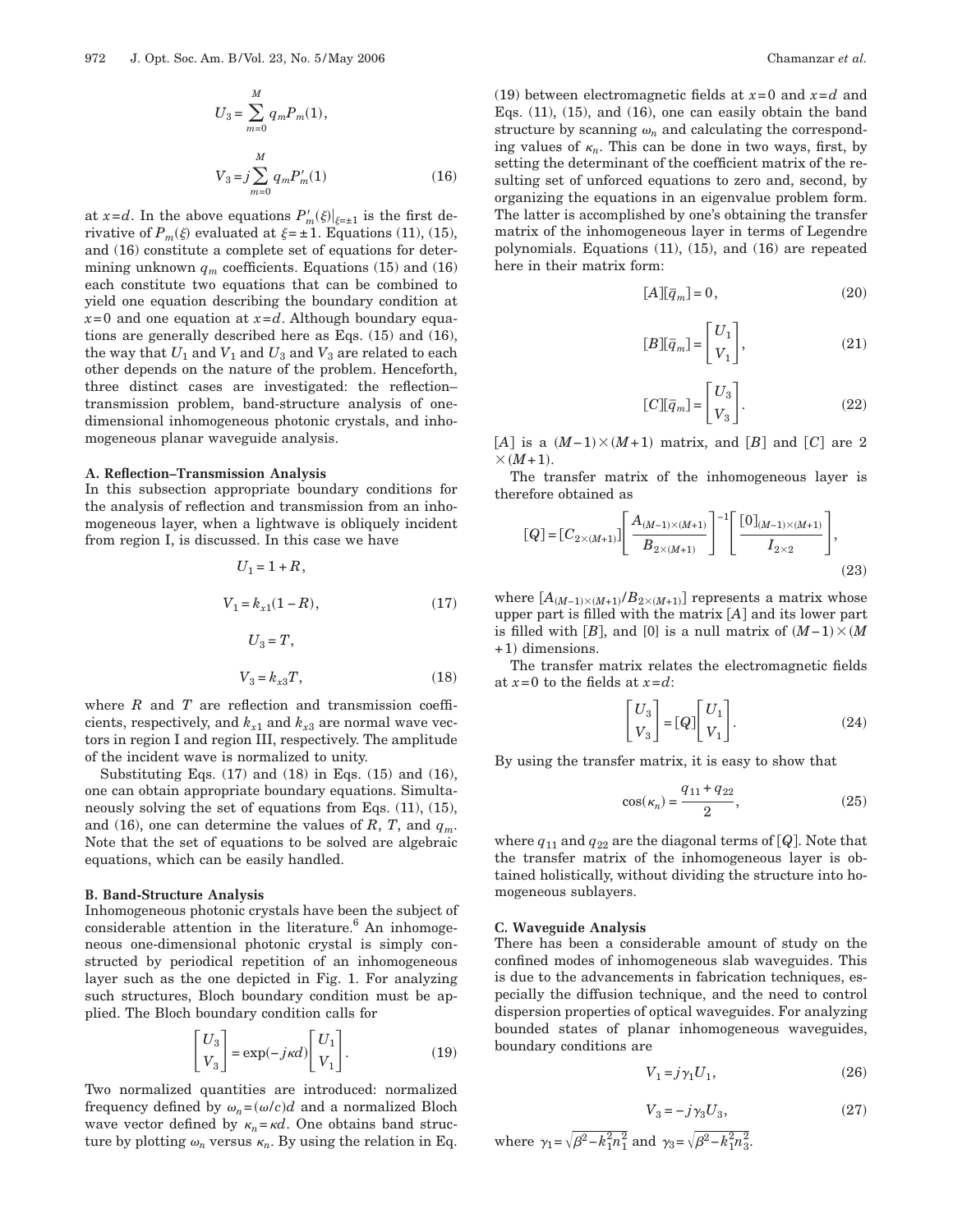By using the relations of Eqs. (26) and (27) in Eqs. (15) and (16) and solving with Eq. (11), one can calculate the values of  $\beta$  for each frequency and, consequently, obtain the dispersion diagram of the inhomogeneous waveguide. In the subsequent examples on waveguide analysis, the normalized frequency is  $\Omega_n = d/\lambda$ , and the effective index is defined as  $N_{\text{eff}} = \beta d / 2 \pi \Omega_n$ .

# **3. RESULTS AND EXAMPLES**

Examples and results are presented in three distinct parts: first, two examples on the calculation of reflection and transmission coefficients of inhomogeneous layers are given; second, some examples on the band-structure calculation of inhomogeneous one-dimensional photonic crystals are given; and, finally, examples on guided-mode analysis of inhomogeneous waveguides are presented. The results have been verified by using exact solutions, wherever available, and other well-known numerical methods. In each case, a comparison has been made between the proposed method and some other approaches.

As the first example, a linear profile, shown in Fig. 2, is investigated. The refractive index linearly grows from  $n_1$ at  $x=0$  to  $n_2$  at  $x=d$ . The normalized reflectance of this



Fig. 2. Linear and exponential permittivity profiles.



Fig. 3. Reflectance versus  $d/\lambda$  for the linear permittivity profile (solid curve) and exponential permittivity profile (dashed curve).



Fig. 4. Band structure of the photonic crystal with an exponential profile unit cell.

linear profile (solid curve) is plotted in Fig. 3 versus  $d/\lambda$ . It is obvious that only two terms in the expansion of Eq. (10) are sufficient to perfectly describe this linear profile. An exact analytic solution is available for reflectance of this structure.<sup>19</sup> With 13 polynomial terms  $(M=13)$ , the results are obtained with the maximum absolute error of  $2.53\times10^{-4}$ . Another example is an inhomogeneous layer of exponential profile shown in Fig. 2. The refractive index profile varies as

$$
n(x) = n_1 \exp\left[\frac{x}{d} \ln\left(\frac{n_3}{n_1}\right)\right]
$$

from  $x=0$  to  $n_2$  at  $x=d$ . This profile can be approximated well by six terms in Eq. (10). The normalized reflectance of this exponential profile is shown in Fig. 3 (dashed curve). The results obtained by using 15 Legendre polynomial terms  $(M=15)$ , agrees well with the exact solution; the maximum absolute error is  $3.54 \times 10^{-5}$ . Note that any desired level of accuracy can be obtained by one's keeping an appropriate number of polynomial terms.

The second part of the examples is devoted to bandstructure analysis of inhomogeneous one-dimensional photonic crystals. The first example is a photonic crystal whose unit cell has the exponential profile shown in Fig. 2. The corresponding band structure for the angle of incidence equal to 42° is shown in Fig. 4, and the normalized group velocity is shown in Fig. 5. The results are obtained by using six terms of Eq. (10) and 15 Legendre polynomial terms, as before.

The conventional TMM is also applied for calculating this band structure. Using the TMM, we obtain converged results by dividing the unit cell into 400 homogeneous sublayers. In this example, only four bands are dealt with; however, the convergence of TMM results is much slower for higher-order bands. As the number of sublayers increases, the computation time is drastically increased, whereas the proposed method yields converged results efficiently. A comparison of computation times of these two approaches is conducted in Table 1.

Another example is the band-structure calculation of a photonic crystal with a chirped unit cell, shown in Fig. 6.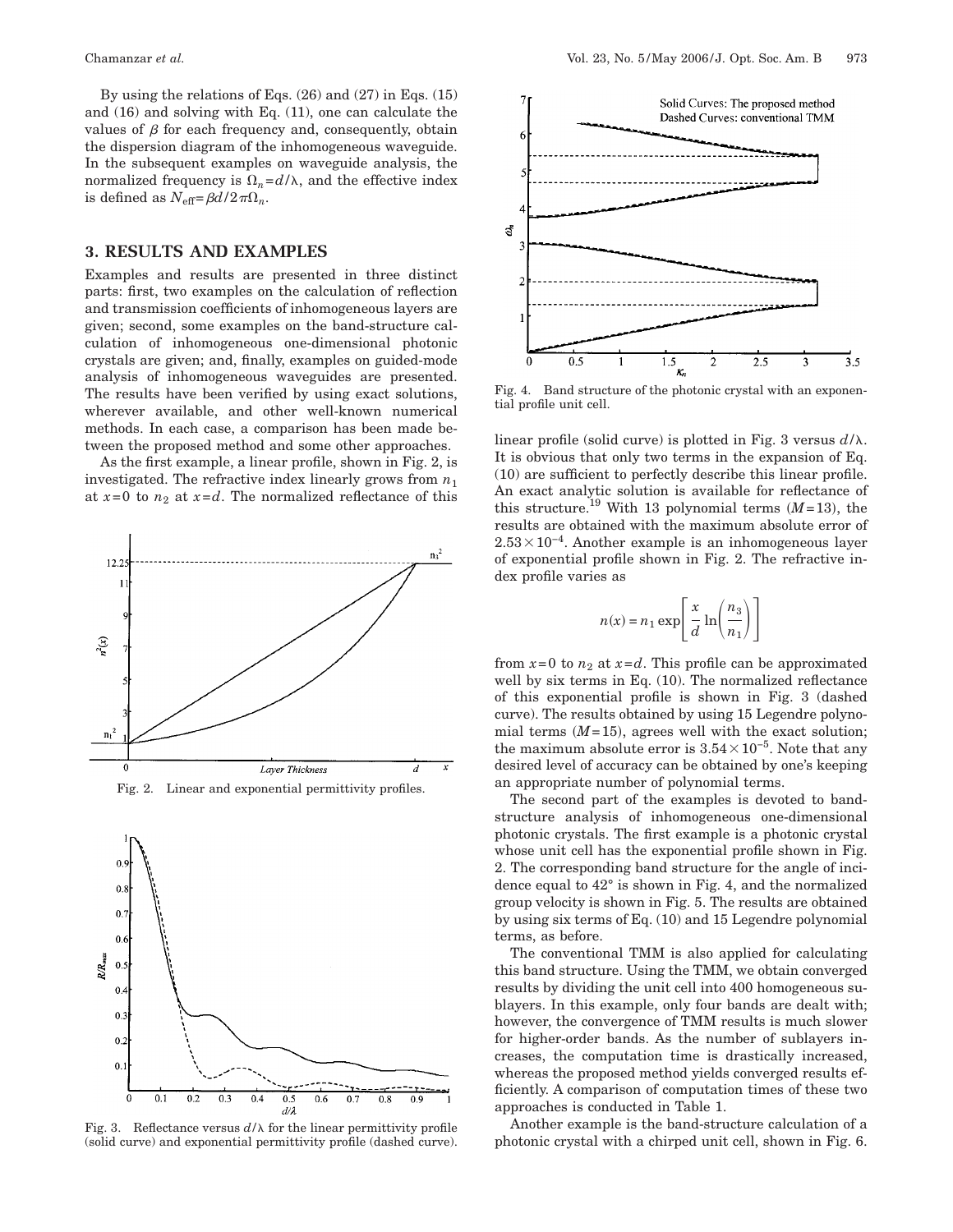The angle of incidence is 30°. Note that the profile shown in Fig. 6 has a nearly harsh variation and is discontinuous between any two succeeding cells because the value of the refractive index at *x*=0 does not coincide with that at *x*=*d*. Obviously, interpolating such a profile with expansion in Eq. (10) requires keeping many terms. It can be easily checked that 40 terms in Eq. (10) yield an acceptable approximation of the profile. Band structure and group-velocity variation of this photonic crystal are shown in Figs. 7 and 8, respectively. The results of the polynomial expansion (solid curves), have been obtained by



Fig. 5. Normalized group velocity versus the normalized frequency for the photonic crystal with an exponential profile unit cell.

| Table 1. Comparison of Computation Times for         |
|------------------------------------------------------|
| <b>Band-Structure Calculation Using the Proposed</b> |
| <b>Method and TMM</b>                                |

| Method           | Exponential<br>Profile<br>(s) | Chirped<br>Profile<br>(s) |
|------------------|-------------------------------|---------------------------|
| Conventional TMM | 114.25                        | 51.06                     |
| Proposed method  | 7.06                          | 30.5                      |



Fig. 6. Chirped refractive index profile.





Fig. 8. Normalized group velocity versus the normalized frequency for the chirped photonic crystal.

keeping 27 polynomial terms  $(M=27)$ . And the results of the TMM are obtained by dividing the unit cell into 300 sublayers. A comparison of the computation times are given in Table 1. To further verify the results, we employ the effective index method $34$  in the well-known Bragg formula to obtain the center of the bandgaps as

$$
\omega_n = \frac{m\,\pi}{n_{\text{eff}}\cos(\theta_{\text{eff}})},\tag{28}
$$

where *m* is the number of the bandgap. The results are summarized in Table 2, which agree well with those depicted in Figs. 4 and 7.

The final examples are given on a guided-mode calculation of an inhomogeneous slab waveguide. A parabolic profile waveguide shown in Fig. 9 is analyzed. This profile can be exactly described by three terms of expansion in Eq. (10). The dispersion diagram of this waveguide, shown in Fig. 10, is obtained by calculating the corresponding values of  $\beta_n$  in each normalized frequency, The results agree well with those reported in Ref. 17 at  $\Omega_n$  $=2.3857$ . The dispersion diagram calculated by keeping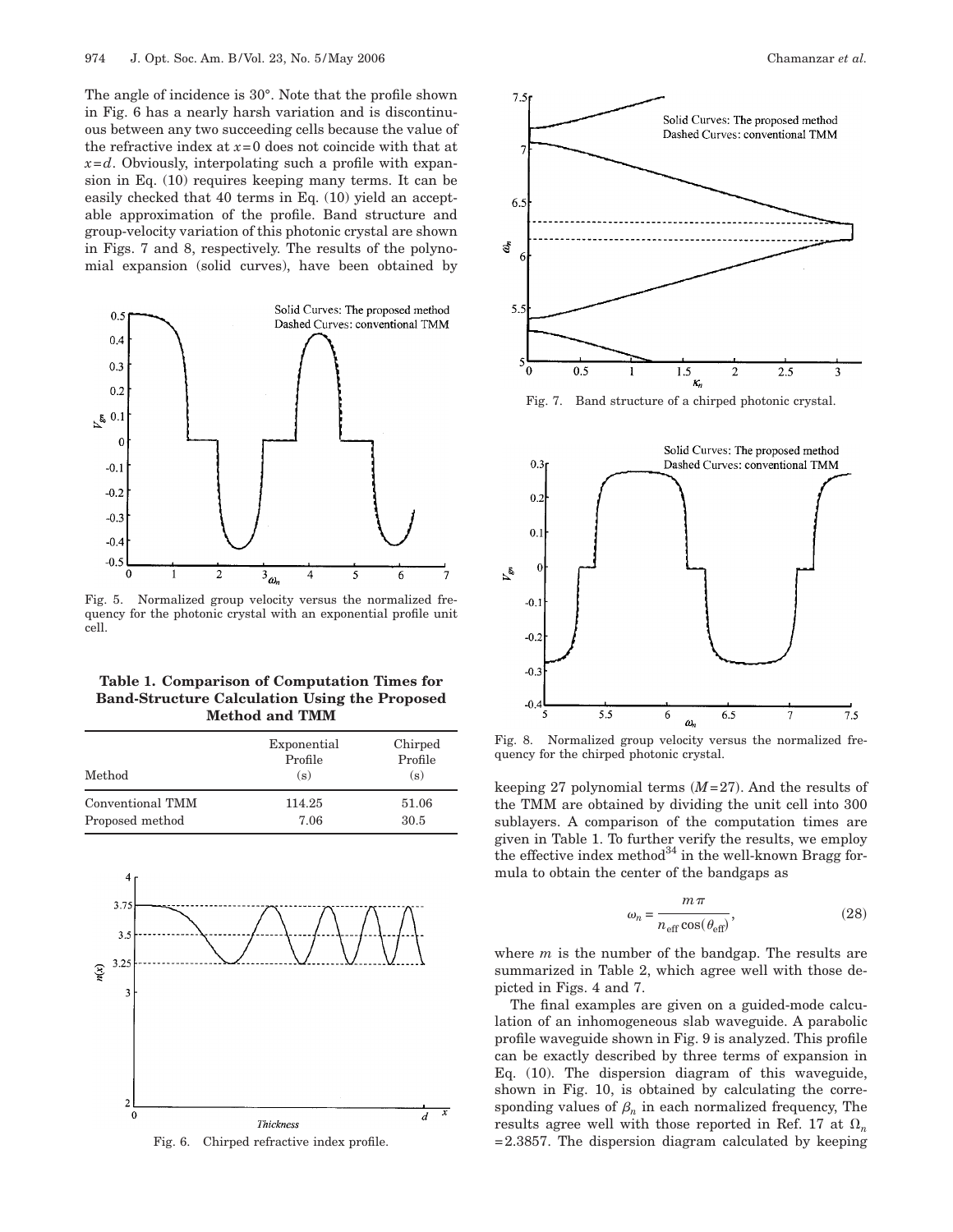eight polynomial terms  $(M=8)$  agrees within a maximum difference of 1% with that obtained by the TMM using 200 sublayers. Also, for the sake of further verification, guided modes calculated at  $\Omega_n$ =2.3857 by using the polynomial expansion method, the TMM, and the WKB method are compared in Table 3. Note that calculating the overall dispersion diagram for this waveguide by using the WKB method is cumbersome, since for the guided modes whose effective indices are near or at the discontinuity the conventional phase shift of  $\pi/2$  at turning points does not work, and appropriate phase shifts must be substituted.<sup>15</sup>

**Table 2. Forbidden Frequencies Calculated Using the Bragg Formula Corresponding to the Band Structures Shown in Figs. 4 and 7**

| Method                 | $n_{\text{eff}}$ | $\theta_{\rm eff}$<br>$\text{rad}$ | $\omega_n$        |
|------------------------|------------------|------------------------------------|-------------------|
| Exponential<br>profile | 1.9956           | 0.3419                             | 1.671<br>$(m=1)$  |
| Chirped<br>profile     | 3.5295           | 0.0354                             | 5.3439<br>$(m=6)$ |



Fig. 9. Parabolic permittivity profile waveguide with  $n_p$  $=3.5986$  and  $\Delta = 0.0448$ .



Fig. 10. Parabolic waveguide dispersion diagram.

## **Table 3. Comparison of the Effective Indices of the Parabolic Waveguide Shown in Fig. 9 at** !*n***=2.3857, Obtained by Using the Proposed Method, Conventional TMM, and WKB Method**

| $\operatorname*{Method}% \left( \mathcal{M}\right) \times\mathcal{M}_{\mathcal{N}}\left( \mathcal{M}\right)$ | Effective Index<br>(First Mode) | Effective Index<br>(Second Mode) |
|--------------------------------------------------------------------------------------------------------------|---------------------------------|----------------------------------|
| Proposed method<br>Conventional TMM<br>(200 sublayers)                                                       | 3.586176<br>3.586170            | 3.594406<br>3.594396             |
| WKB                                                                                                          |                                 | 3.594673                         |

**Table 4. Comparison of the Computation Times of the Polynomial Expansion, TMM, and WKB, Corresponding to the Parabolic Waveguide Shown in Fig. 9**

|                                                                                                              | Overall Dispersion<br>Diagram Computation<br>Time (Frequency<br>$Steps = 0.01$ | Second Mode<br>Computation<br>Time at a<br>Single Frequency<br>$\Omega_n = 2.3857$ |
|--------------------------------------------------------------------------------------------------------------|--------------------------------------------------------------------------------|------------------------------------------------------------------------------------|
| $\operatorname*{Method}% \left( \mathcal{M}\right) \times\mathcal{M}_{\mathcal{N}}\left( \mathcal{M}\right)$ | (s)                                                                            | (s)                                                                                |
| Proposed method                                                                                              | 1399                                                                           | 0.85                                                                               |
| Conventional TMM<br>(200 sublayers)                                                                          | 5948                                                                           | 3.28                                                                               |
| WKB                                                                                                          |                                                                                | 4                                                                                  |



Fig. 11. Convergence of the second mode cutoff frequency versus the number polynomial basis functions.

Also, since this waveguide has a discontinuous refractive index profile, the WKB results lose their accuracy near the cutoff frequencies.15 The computation times corresponding to the polynomial expansion method, the TMM, and the WKB method are compared in Table 4.

For showing the convergence rate of the proposed polynomial-based approach, the cutoff frequency corresponding to the second guided mode is plotted versus the polynomial basis functions in Fig. 11; it can be seen that after six polynomial terms  $(M \ge 6)$  are used the cutoff frequency converges within 2% of its final value. With the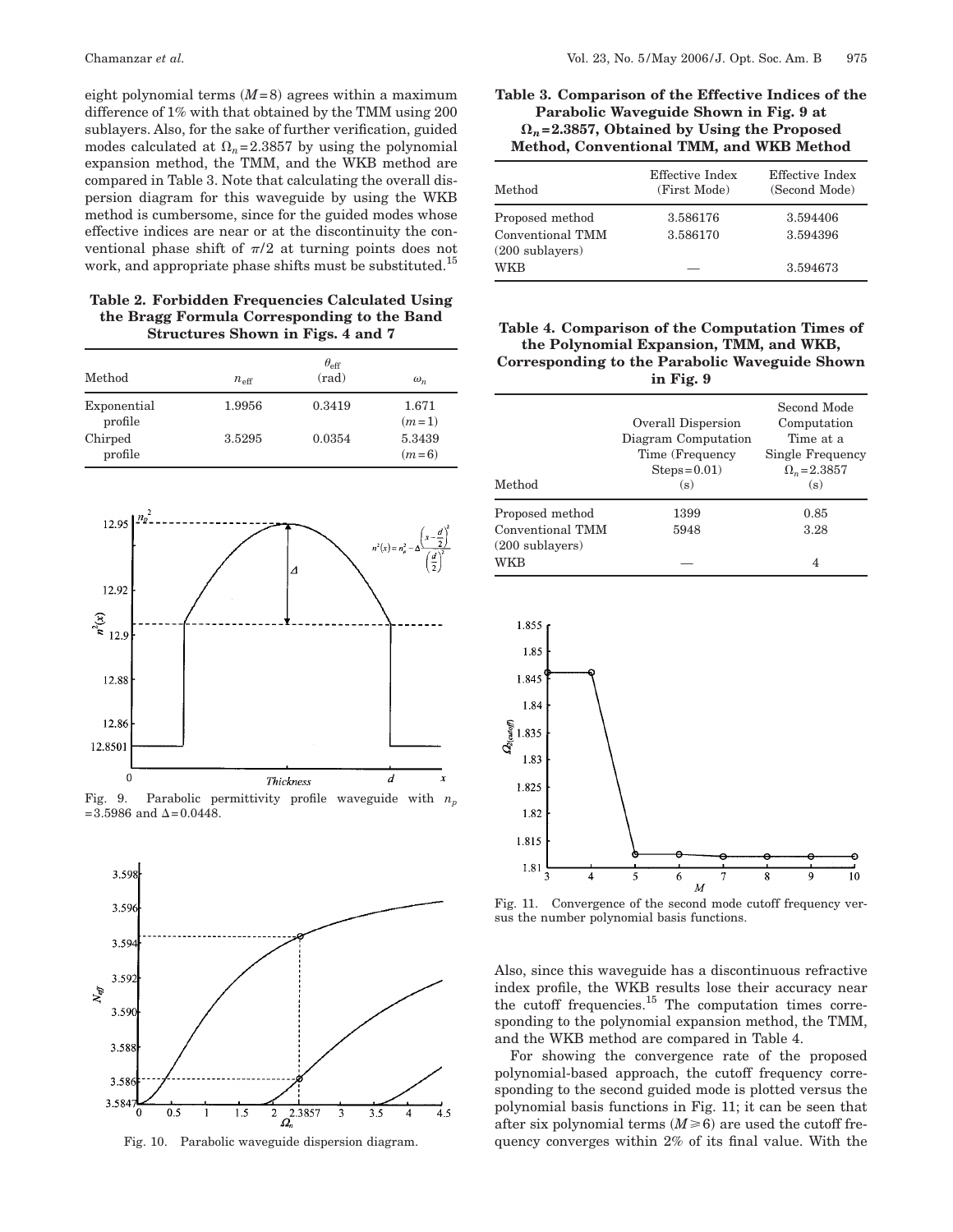proposed method, the effect of different parameters of the waveguide refractive index profile on the frequency range over which the waveguide is single mode can be easily investigated. Here an analytic expression is given that describes the dependency of the second mode cutoff frequency on  $\Delta$ , the parabolic profile height, shown in Fig. 9:

$$
\Omega_{2(cutoff)} = 9.549 \left[ \frac{0.154 - 0.820\Delta - (0.526\Delta^2 - 0.174\Delta + 0.0161)^{1/2}}{19\Delta^2 - 10.2\Delta + 0.989} \right]^{1/2} \quad 0 < \Delta \le 0.127. \tag{29}
$$

By appropriately choosing  $\Delta$  in Eq. (29), one can adjust the frequency range over which the waveguide is single mode. Equation (29) is obtained by six polynomial terms, and it can be easily shown that  $\Omega_{c(\text{max})}$  is 2.6281 and occurs at  $\Delta$ =0.1262.

## **4. CONCLUSIONS**

In this paper a new method for analyzing inhomogeneous optical structures based on the Legendre polynomial expansion of electromagnetic fields is reported. Different problems including calculation of reflection–transmission coefficients of inhomogeneous layers, band-structure calculation of inhomogeneous one-dimensional photonic crystals, and eigenmode extraction of inhomogeneous waveguides are investigated. In this approach, the electromagnetic fields expanded in terms of orthogonal Legendre polynomials are substituted in the Helmholtz equation, where the  $(d^2/dx^2)U(x)$  and  $k^2n^2(x)$  terms are analytically expanded in terms of Legendre polynomials by using the relevant properties, i.e., Eqs. (12) and (6), and interpolating the permittivity profile. These analytic expressions yielding the matrix form of Eq. (11) considerably augment the efficiency of the proposed method. This approach yields algebraic, easy-to-handle equations. Especially, in the case of eigenmode analysis of inhomogeneous waveguides, instead of transcendental dispersion equations, algebraic dispersion equations are derived, which can be easily solved. The presented approach can be used to obtain the transfer matrix of an arbitrary inhomogeneous layer holistically, eliminating the need for dividing the refractive index or permittivity profile into homogeneous sublayers. Comparisons with other wellknown methods are made, and the results are verified. This approach benefiting from the regular behavior of polynomials is versatile and can be systematically applied to any arbitrary inhomogeneous structure. For many practical structures, this approach works quickly and efficiently, and this is particularly suitable for fast calculation of reflection–transmission coefficients for real-time monitoring of fabrication processes. Also, with the proposed method, approximate analytic expressions describing the effects of different parameters on the optical response of the structure can be derived; such analytic expressions are valuable for synthesis and optimization purposes.

# **ACKNOWLEDGMENT**

The authors acknowledge the supports of Iran Telecommunication Research Center.

B. Rashidian, the corresponding author, may be reached by e-mail at rashidia@sina.sharif.edu.

## **REFERENCES**

- 1. J. H. Simmons and K. S. Potter, *Optical Materials* (Academic, 2000).
- 2. C. Thompson and B. L. Weiss, "Modal characteristics of graded multilayer optical waveguides," J. Lightwave Technol. **14**, 894–900 (1996).
- 3. J. C.G. de Sande, G. Leo, and G. Assanto, "Phase-matching engineering in birefringent AlGaAs waveguides for difference frequency generation," J. Lightwave Technol. **20**, 651–660 (2002).
- 4. T. Ishigure, S. Tanaka, E. Kobayashi, and Y. Koike, "Accurate refractive index profiling in a graded-index plastic optical fiber exceeding gigabit transmission rates," J. Lightwave Technol. **20**, 1449–1456 (2002).
- 5. L. Kildemo, O. Hunderi, and B. Dre'villon, "Approximation of reflection coefficients for rapid real-time calculation of inhomogeneous films," J. Opt. Soc. Am. A **14**, 931–939 (1997).
- 6. J. D. Joannopoulos, R. D. Meade, and J. N. Winn, *Photonic Crystals: Molding the Flow of Light* (Princeton U. Press, 1995).
- 7. L. Brillouin, *Wave Propagation in Periodic Structures* (McGraw-Hill, 1946).
- 8. K. Sakoda, *Optical Properties of Photonic Crystals* (Springer-Verlag, 2001).
- 9. J. B. Pendry and A. MacKinnon, "Calculation of photon dispersion relations," Phys. Rev. Lett. **69**, 2772–2775 (1992).
- 10. K. Kunz and R. Luebbers, eds., *The Finite Difference Time Domain Method for Electromagnetics* (CRC Press, 1993).
- 11. J. L. Volakis, A. Chatterjee, and L. C. Kempel, *Finite Element Method for Electromagnetics* (IEEE Press, 1998).
- 12. E. M. Conwell, "Modes in optical waveguides formed by diffusion," Appl. Phys. Lett. **23**, 328–329 (1973).
- 13. J. Janta and J. Ctyroky, "On the accuracy of WKB analysis of TE and TM modes in planar graded-index waveguides," Opt. Commun. **25**, 49–52 (1978).
- 14. N. Froman and P. O. Froman, *JWKB Approximation: Contributions to the Theory* (North-Holland, 1965).
- 15. F. Xiang and G. L. Yip, "A modified WKB method for the improved phase shift at a turning point," J. Lightwave Technol. **12**, 443–452 (1994).
- 16. J. Wang and L. Qiao, "A refined WKB method for symmetric planar waveguides with truncated-index profiles and graded-index profiles," IEEE J. Quantum Electron. **27**, 878–883 (1991).
- 17. T. Hyouguchi, S. Adachi, and M. Ueda, "Divergence-free WKB method," Phys. Rev. Lett. **88**, 170404-1–170404-4  $(2002)$
- 18. A. Yariv and P. Yeh, *Optical Waves in Crystals* (Wiley, 1984).
- 19. P. Yeh, *Optical Waves in Layered Media* (Wiley, 1988).
- 20. P. K. Mishra and A. Sharma, "Analysis of single mode inhomogeneous planar waveguides," J. Lightwave Technol. **4**, 204–212 (1986).